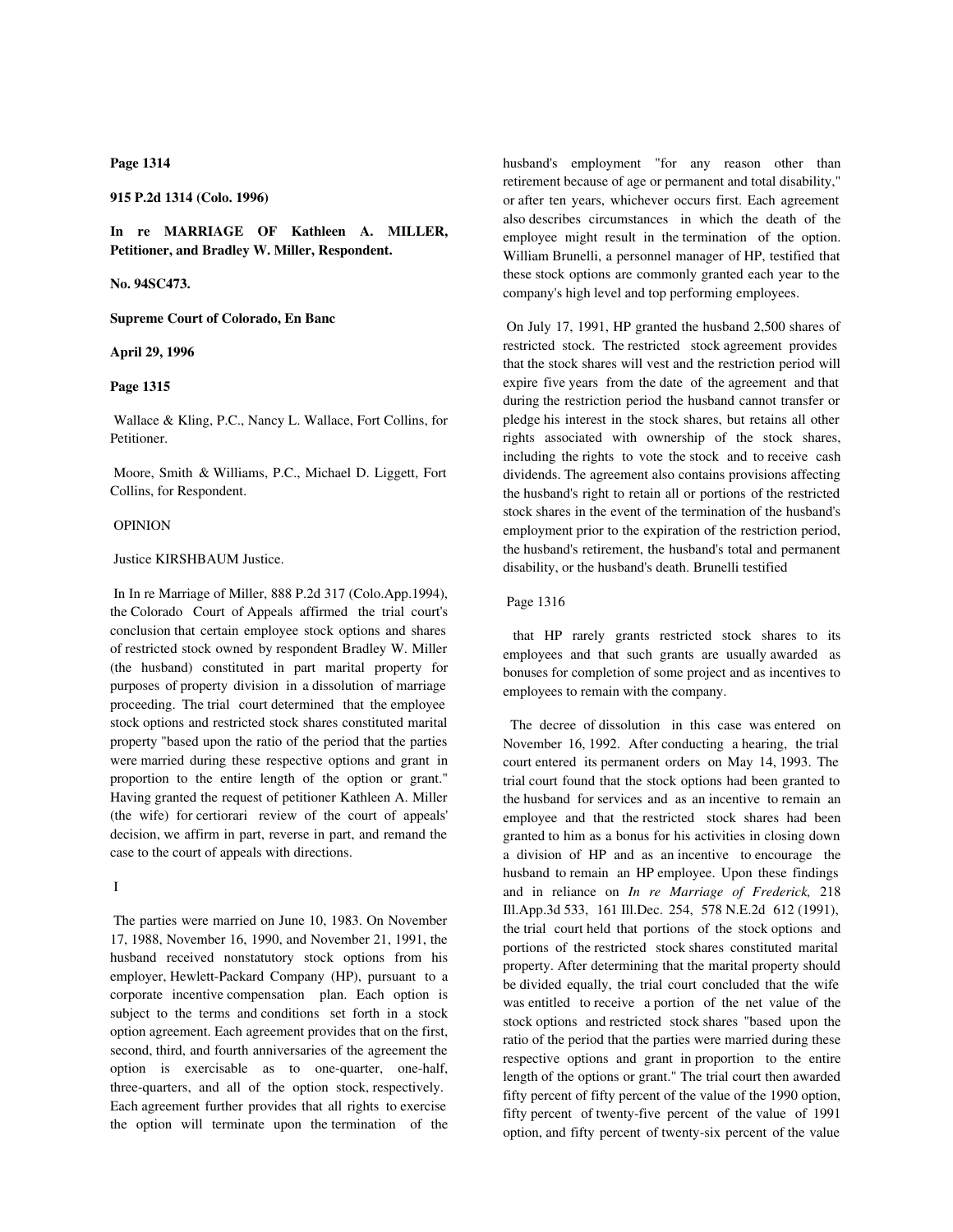of the restricted stock shares. [1] Because of the difficulty in determining the present values of the stock options and the restricted stock shares, the trial court retained jurisdiction to distribute the property when the options were exercised and when the restriction period relating to the stock shares expired. The court of appeals affirmed the trial court's rulings.

## II

 The wife argues that all of the options and all of the restricted stock shares constitute marital property. Alternatively, she asserts that the marital fraction adopted by the trial court is erroneous. We conclude that the trial court properly determined that only portions of the stock options constitute marital property. However, we further conclude that the formula adopted by the trial court in determining the marital fraction of those options is inappropriate under the circumstances of this case. We agree with the wife's argument that all of the restricted stock shares constitute marital property.

# A

 In a dissolution proceeding, a trial court is required to "divide the marital property" between spouses. § 14-10-113(1), 6B C.R.S. (1987). Marital property is defined as "all property acquired by either spouse subsequent to the marriage" and prior to a decree of legal separation. § 14-10-113(2)(c), 6B C.R.S. (1987). [2] The General Assembly has not defined the meaning of the term "property" for purposes of the Uniform Dissolution of Marriage Act, §§ 14-10-101 to -133, 6B C.R.S. (1987 & 1995 Supp.) (the Act). Furthermore, the General Assembly did not indicate at what point property is acquired for purposes of the Act.

 While this court has not previously considered whether or to what extent stock options and restricted stock shares constitute marital property for purposes of the Act, we have addressed similar issues with respect to retirement plans. In *In re Marriage of Grubb,* 745 P.2d 661 (Colo.1987), we held that future benefits available to an employee-spouse pursuant to a vested employer-supported pension plan constituted marital property for purposes of the Act even though receipt of the benefits was contingent on the employee-spouse's continued employment and survival until the commencement of retirement. We determined that the benefits were a form of deferred compensation and overruled prior decisions holding that rights to such benefits must have a present cash surrender or loan value to constitute marital property. *Id*. at

#### Page 1317

664. We concluded that the right of the employee-spouse in

Grubb vested, and thus became enforceable, when the minimum terms of employment necessary for the employee to be entitled to receive the pension benefits had been fulfilled. *Id.* at 665. We held that the employee-spouse's right to receive pension benefits constituted marital property for purposes of the Act even though receipt of the benefits was contingent on continued employment and survival until retirement. *Id*. We noted that such contingency should be considered by the trial court in determining the present value of the property, id., and suggested that trial courts could retain jurisdiction of the case and order distribution of those assets at a later time to avoid valuation problems. *Id*. at 666.

 In *In re Marriage of Gallo,* 752 P.2d 47 (Colo.1988), we held that vested but unmatured military retirement benefits that had accrued during a marriage constituted marital property for purposes of the *Act. In In re Marriage of Hunt,* 909 P.2d 525 (Colo.1995), we held that post-dissolution increases in benefits established under a noncontributory defined benefit military pension plan, even though nonvested and unmatured, constituted marital property for purposes of the Act and approved the use of a time-rule formula for evaluation of such property. We recently reaffirmed the basic principles announced in Grubb, Gallo, and Hunt in In re Marriage of Kelm, 912 P.2d 545 (Colo.1996). Those principles instruct our analysis of the questions raised concerning the status of the husband's stock options and restricted stock shares for purposes of the Act's provisions concerning marital property.

## B

 An employee stock option is a contractual right to purchase stock during a specified period at a predetermined price. 2A Research Institute of America, Benefits Coordinator p 31,101 (1995) (2A Benefits Coordinator). While there is no requirement that the option period be limited to a certain duration for nonstatutory stock options, the option period is typically ten years. *Id*. p 31,154. In addition, while nonstatutory employee stock options may be immediately exercisable upon being granted, for tax planning purposes of both the employer and the employee such options more typically are exercisable only after a waiting period or in incremental portions. *Id*. p 31,157.

 An optionee's right to exercise an employer-granted stock option is typically related in some manner to the optionee's employment status. Neal A. Mancoff & David M. Weiner, Nonqualified Deferred Compensation Arrangements § 4:47 (1991). By relating an optionee's rights to exercise stock options to the optionee's employment status, an employer is able to use stock options as an incentive to employees to continue employment with the employer. An employer may provide for more liberal exercise conditions if the termination of employment occurs by reason of retirement,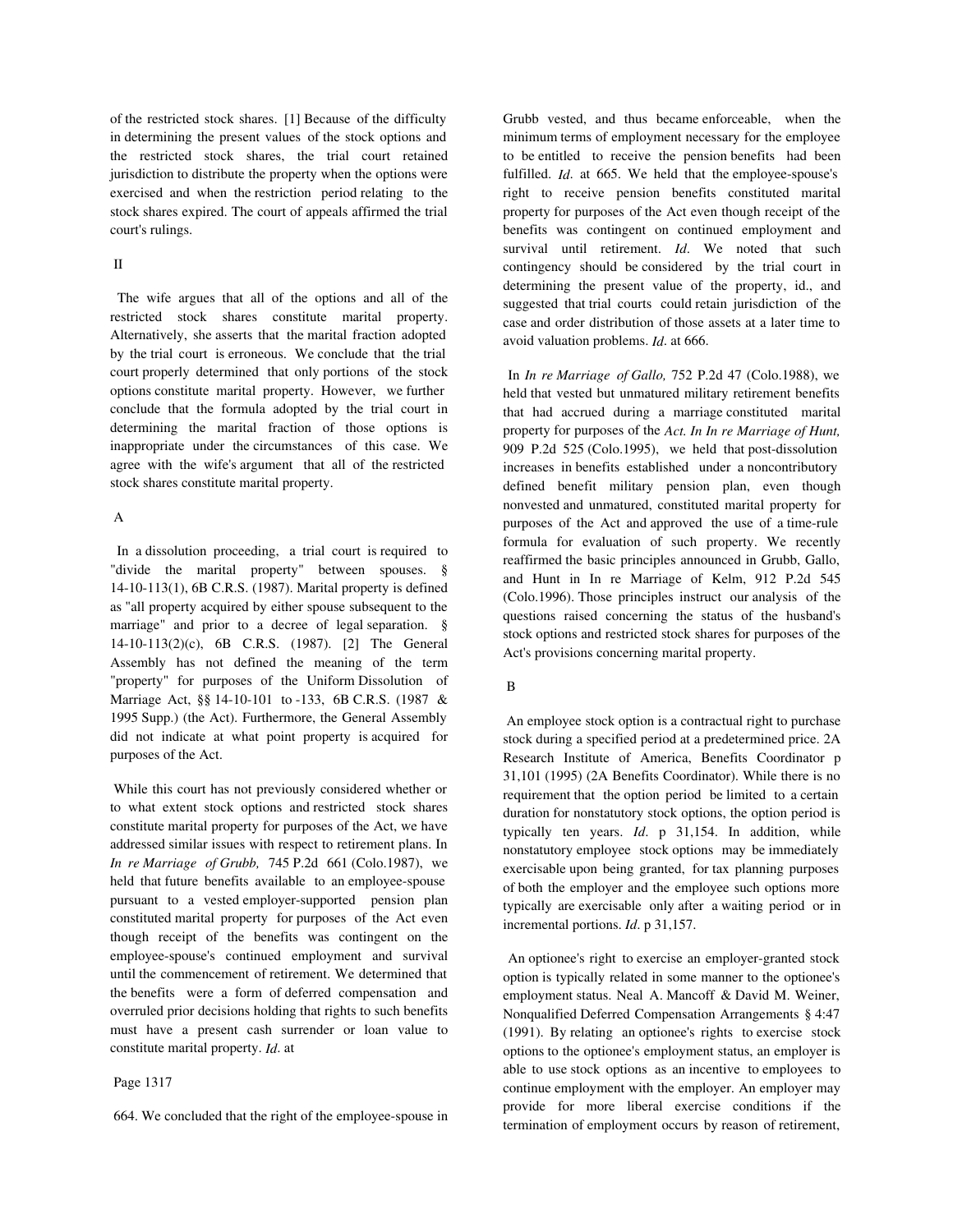death, or disability, and may provide for more restrictive exercise conditions if the termination of employment is for "cause" or for other circumstances deemed not to be in the interest of the company. *Id*. The husband's stock options in this case are typical of nonstatutory stock options in that the option period is ten years; the options become exercisable in incremental portions; and, with certain exceptions, the optionee's abilities to exercise the options lapse upon the termination of employment.

 Because the options are not immediately exercisable and the husband may be required to forfeit the options before the options become exercisable, the parties describe the options as nonvested. Characterizing the options as nonvested, though perhaps accurate for purposes of employee benefits and tax law, may be misleading for purposes of ascertaining what interests are marital property for purposes of the Act. [3] For instance, under the Internal Revenue Code, the optionee of a nonstatutory employee stock option must recognize income at the time the option is granted if the

# Page 1318

 option has a "readily ascertainable value" at the time of the grant. Treas.Reg. § 1.83-7 (1978); see 2A Benefits Coordinator p 31,146. If the option does not have a readily ascertainable value at the time of the grant, the optionee recognizes income at the time the option becomes "substantially vested" or no longer subject to a "substantial risk of forfeiture," which generally does not occur until the option is exercised. See I.R.C. § 83(a) (1994); Treas.Reg. § 1.83-1, -7 (1978); see also 2A Benefits Coordinator p 31,146. For purposes of determining the marital nature of an employee's right to receive certain benefits in the future, however, vesting occurs when the employee has completed the minimum terms of employment necessary for the employee to be entitled to receive the benefits, whether or not the benefit has a readily ascertainable value or is subject to a substantial risk of forfeiture. Grubb, 745 P.2d at 665.

 A nonvested interest is an expectancy and not property because the holder has no enforceable rights. See *In re Marriage of Jones,* 812 P.2d 1152, 1155-56 (Colo.1991); Grubb, 745 P.2d at 665. Thus, a stock option might be deemed nonvested for purposes of determining its status as marital property if the grant of the option were conditional. In this case, HP's grants of stock options to the husband were not conditional grants. Although the husband's ability to exercise the options is contingent on the passage of time and his continued employment, his rights under the options cannot be unilaterally repudiated by HP. [4] Pursuant to the terms of the HP stock option plan, HP can modify, extend or renew outstanding options and authorize the grant of substitute options, but HP cannot alter or impair rights or obligations created by an option previously granted without the consent of the optionee.

 The trial court found in this case that the options were granted in consideration of services and as an incentive for continued employment with the company. Unlike pension benefits, employee stock options may well be considered compensation for future services as well as for past and for present services. *In re Marriage of Hug,* 154 Cal.App.3d 780, 201 Cal.Rptr. 676, 679, 681 (1984). It is undisputed that the purpose of each of the options is to provide compensation. [5] Because an employee does not earn and thus does not have a right to compensation until the services for which the employee is being compensated have been performed, Grubb, 745 P.2d at 665, the question of the extent of the husband's enforceable rights under the option agreement in this case depends on the extent to which the options were granted in consideration of past or future services. [6] To the extent an option is granted in consideration of past services, the employee has earned the compensation represented by a portion of the option and may enforce the option agreement to that extent. However, to the extent an option is granted in consideration of future services, the employee has not earned the compensation for such services and does not have enforceable rights under the option agreement until such time as the future services have been performed. [7]

### Page 1319

 In view of these considerations, we conclude that to the extent an employee stock option is granted in consideration of past services, the option may constitute marital property when granted. [8] See Grubb, 745 P.2d at 665; see also *In re Marriage of Short,* 125 Wash.2d 865, 890 P.2d 12, 16 (1995). On the other hand, an employee stock option granted in consideration of future services does not constitute marital property until the employee has performed those future services. See Short, 890 P.2d at 16.

 The trial court and the court of appeals in essence recognized this distinction in holding that the wife was entitled only to portions of the husband's stock options. However, the trial court's time-rule formula and resulting formulation of the applicable marital fraction assume that the options were granted solely for future services, in that the formula treats the options as marital property only to the extent that future services were rendered prior to the entry of the decree of dissolution. The formula adopted by the trial court thus fails to acknowledge the fact that some portions of the options may have constituted marital property at the time the options were granted to the husband.

 Although the trial court found that the stock options were granted in consideration of services, it did not determine the extent to which each option represented consideration for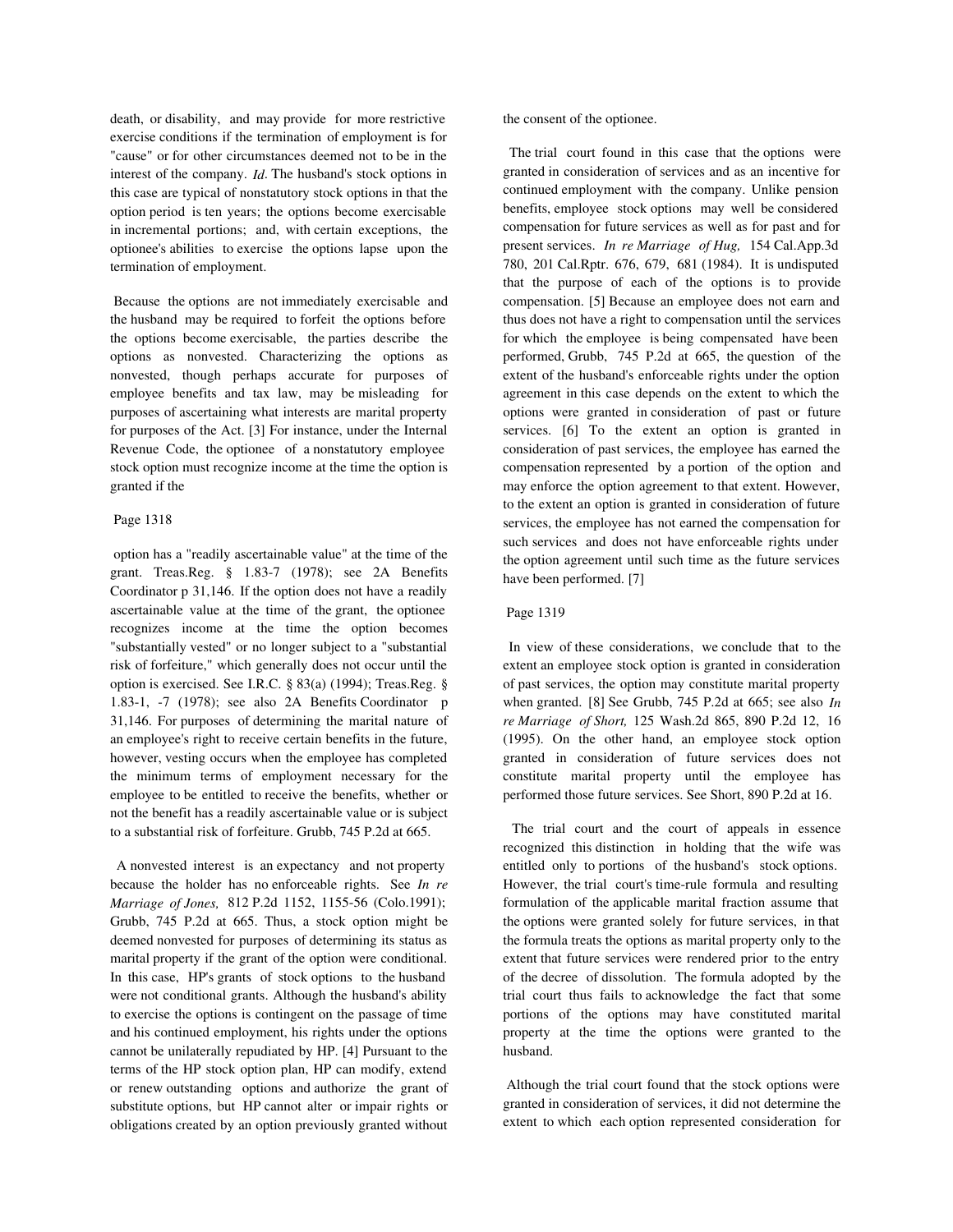past or future services. Under this circumstance, the case must be remanded to the trial court with directions to determine, with respect to each option, what portion was granted in consideration of past services and what portion was granted in consideration of future services. [9] Upon making that determination, the trial court should then determine an appropriate means of evaluating those portions of the stock options that reflect compensation for future services. The portions of the stock options granted in consideration of past services may, as we have indicated, constitute marital property in their entirety.

# $\mathcal{C}$

 The wife argues that the restricted stock shares constitute marital property in their entirety. We agree.

 Although language contained in the restricted stock agreement in this case suggests that the agreement is based on consideration of both past and future services by the husband, the agreement's grant of authority to the husband to exercise ownership rights in those stock shares is inconsistent with that suggestion. In addition, although the restricted stock agreement indicates that the restricted stock shares are subject to forfeiture during the five years after the date of the agreement, HP cannot unilaterally repudiate the husband's right to retain the stock. The husband received the shares; he was not granted a conditional right to receive the shares. Because the husband had already earned the right to receive those shares, they represent a form of deferred compensation and thus constitute marital

### Page 1320

 property for purposes of the Act. Grubb, 745 P.2d at 664. That the husband's full enjoyment of the benefit is conditioned on his remaining an employee affects the present value of the restricted stock shares, not their marital nature. *Id*. at 665. Therefore, we conclude that the restricted stock shares constitute marital property for purposes of the Act and should be divided accordingly.

## III

 For the foregoing reasons, we affirm the determination of the trial court and the court of appeals that portions of the husband's stock options constitute marital property. However, we conclude that the trial court failed to adopt a formula for evaluation of the stock options that adequately recognizes the fact that those portions of such options representing deferred compensation for past services may constitute marital property. We also conclude that the restricted stock shares constitute marital property in their entirety, contrary to the determinations of the court of appeals and the trial court. We therefore affirm in part and reverse in part the judgment of the court of appeals and remand the case to that court with directions to vacate the trial court's permanent orders and return the case to the trial court for further proceedings consistent with this opinion.

---------

### Notes:

 [1] The trial court assumed that the 1988 stock option had been exercised and distributed.

 [2] Section 14-10-113(2) contains other exceptions to the general definition of marital property which are not applicable in this case.

[3] Other courts have recognized the varied use of the term "vested." See In re Marriage of Brown, 15 Cal.3d 838, 126 Cal.Rptr. 633, 544 P.2d 561, 563, 566 (1976) (nonvested pension rights were "vested" for purposes of property division because the employer could not unilaterally repudiate the right without terminating the employment relationship).

 [4] A company may retain the right to revoke the option under certain circumstances before the option has been exercised. 2A Benefits Coordinator p 31,159.

 [5] The plan under which these options were granted is called the Hewlett-Packard Company Incentive Compensation Plan. Under the plan, an employee may immediately sell the stock purchased pursuant to the option. By doing so, an employee is able to finance the purchase and the employee realizes as income the difference between the sale price and the option price.

 [6] Options granted in consideration of present services may also be deemed a form of deferred compensation. See In re Marriage of Short, 125 Wash.2d 865, 890 P.2d 12, 16 (1995) (an option granted during the marriage to induce one to forego establishing a company and to accept employment with the company offering the option is granted in consideration of present services and is marital property).

 [7] There is a distinction between conditioning the receipt of benefits on the employee remaining in the employ of the employer and providing benefits in consideration of the performance of future services. See Grubb, 745 P.2d at 665; see generally 2 Joseph M. Perillo & Helen Hadjiyannakis Bender, Corbin on Contracts § 5.34 (rev. ed. 1995).

 [8] The record before us does not indicate whether any portion of any of the stock options in question was granted in consideration of services rendered by the husband prior to the marriage. We therefore do not consider issues which may arise from such circumstances.

[9] Whether an employee stock option is characterized as